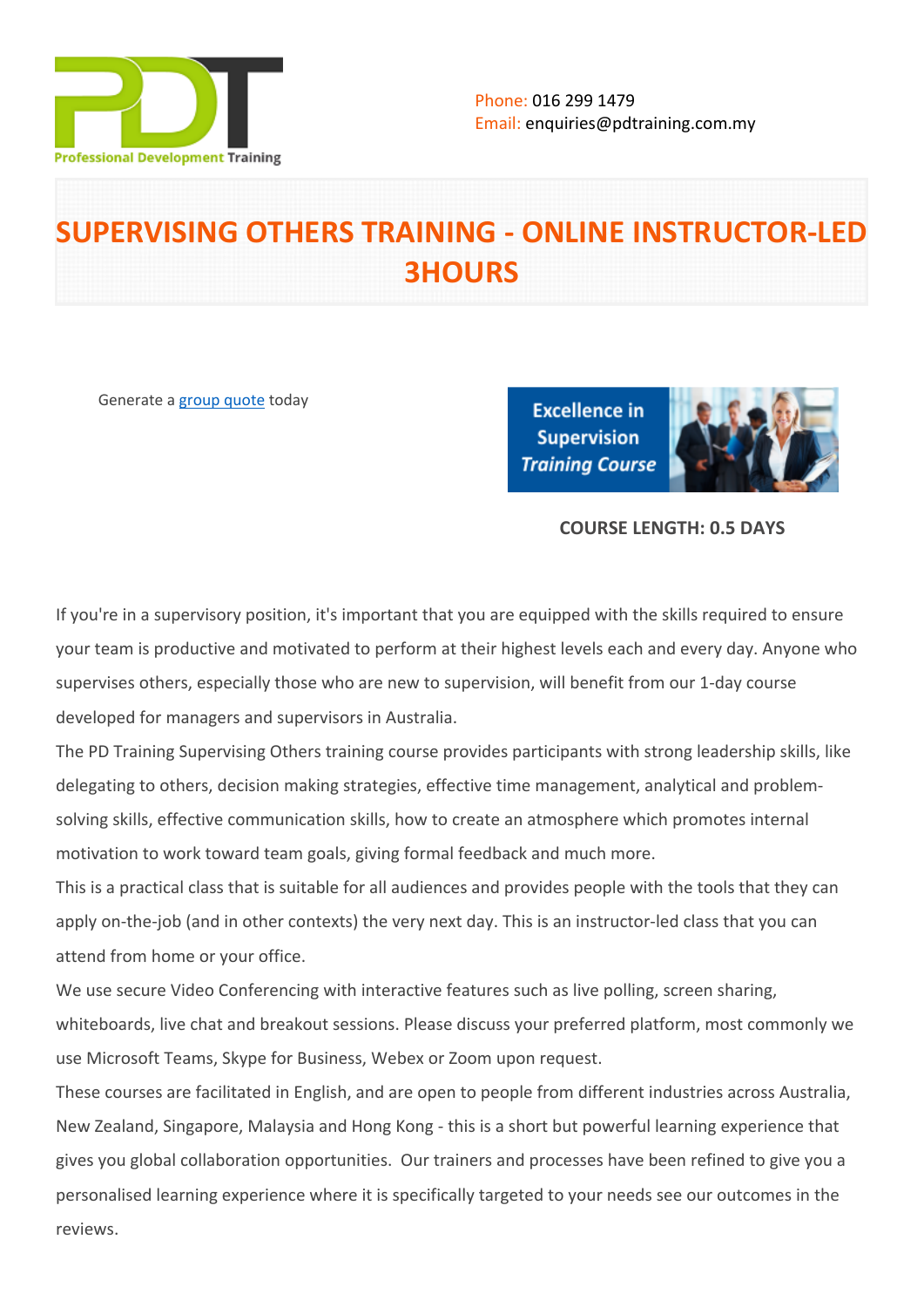\*\*Please note, these classes run to a very tight schedule, please follow the invitation and join the class 10 minutes prior to commencement so you are ready to participate and don't miss a minute! Be ready - check your device is ready to go by using this [test link](https://zoom.us/test).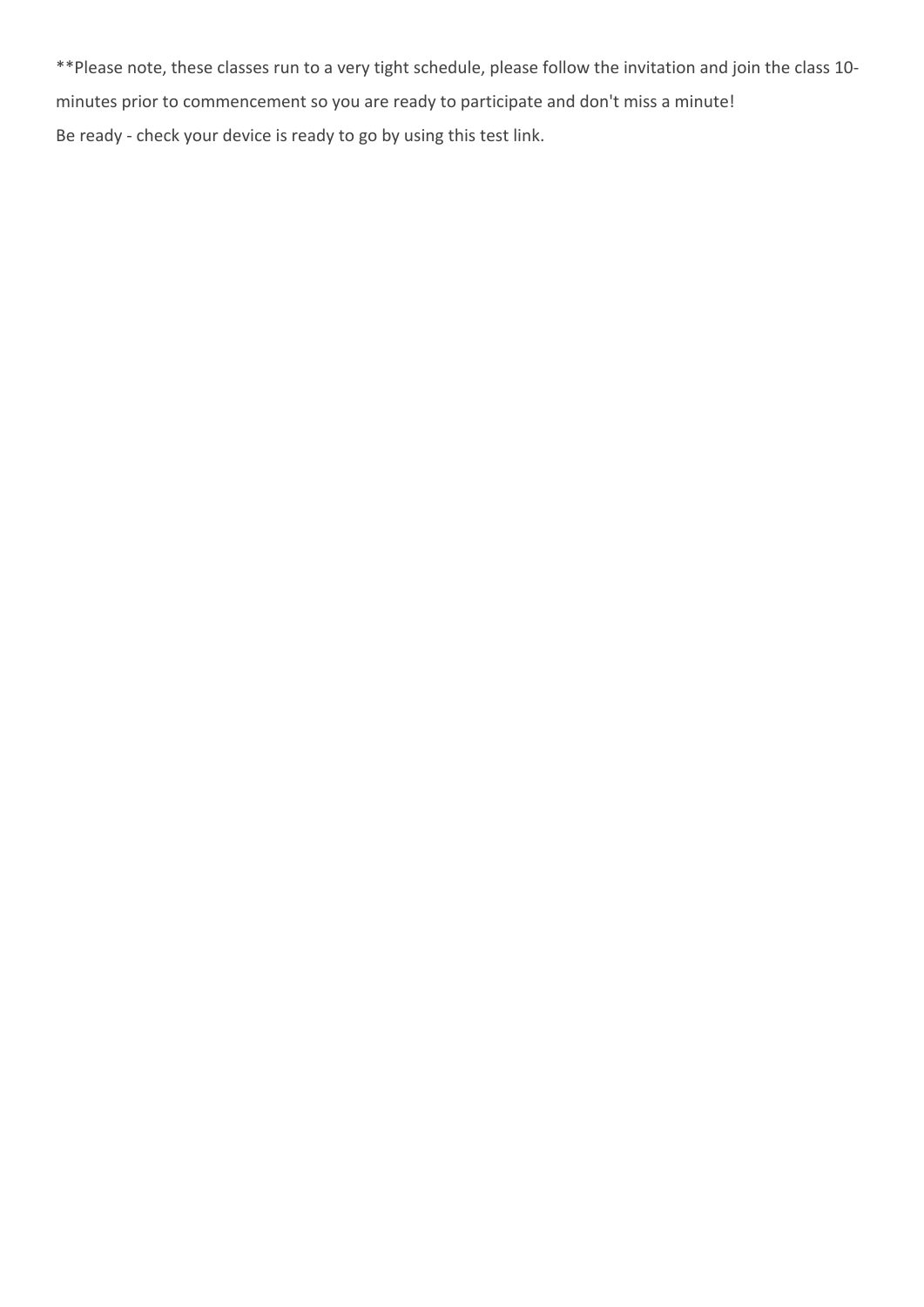## **SUPERVISING OTHERS TRAINING - ONLINE INSTRUCTOR-LED 3HOURS COURSE OUTLINE**

#### **FOREWORD**

This Supervising Others Training Course will help new and existing supervisors to become more efficient and proficient at delegating, managing time, setting goals and expectations, providing feedback, resolving conflict and administering discipline.

All too often, great team members are promoted to a supervisory role without consideration that supervising is a completely different skill set to that which made them stand out as part of the team. So, this training course was designed to enhance their existing skill set with the additional skills required to properly manage others in a professional manner.

**The Supervising Others Training Course** helps people in supervisory roles to improve their skills, confidence and management abilities. This training will benefit new supervisors and anyone who wants to improve their skills in supervising others ensuring the highest level of productivity and team cohesion.

#### **OUTCOMES**

## **By the end of this course, participants will be able to:**

- Set clear expectations for team members
- Master techniques to delegate effectively and confidently
- Develop approaches for conducting formal feedback sessions
- Provide informal, constructive feedback
- Establish conflict resolution strategies

#### **MODULES**

#### **Lesson 1: Communicating to your Team**

- REACH Review Communication Evolution Tool
- Adjusting Your Style for a Better Approach
- Reflection

## **Lesson 3: Art of Feedback**

- Types of Feedback
- 3 Stages to Receiving Feedback
- 5 Top Tips to prepare yourself to provide feedback
- Feedback Delivery Tools

## **Lesson 2: Successful Delegation**

- 10 Rules for Successful Delegation
- Degrees of Delegation
- Troubleshooting Delegation
- Reflection

## **Lesson 4: Managing Conflict**

- Tuckman and Jensen Four Phase Model
- Team Development Stages
- Using a Conflict Resolution Process
- Alternate Techniques
- Maintaining Fairness